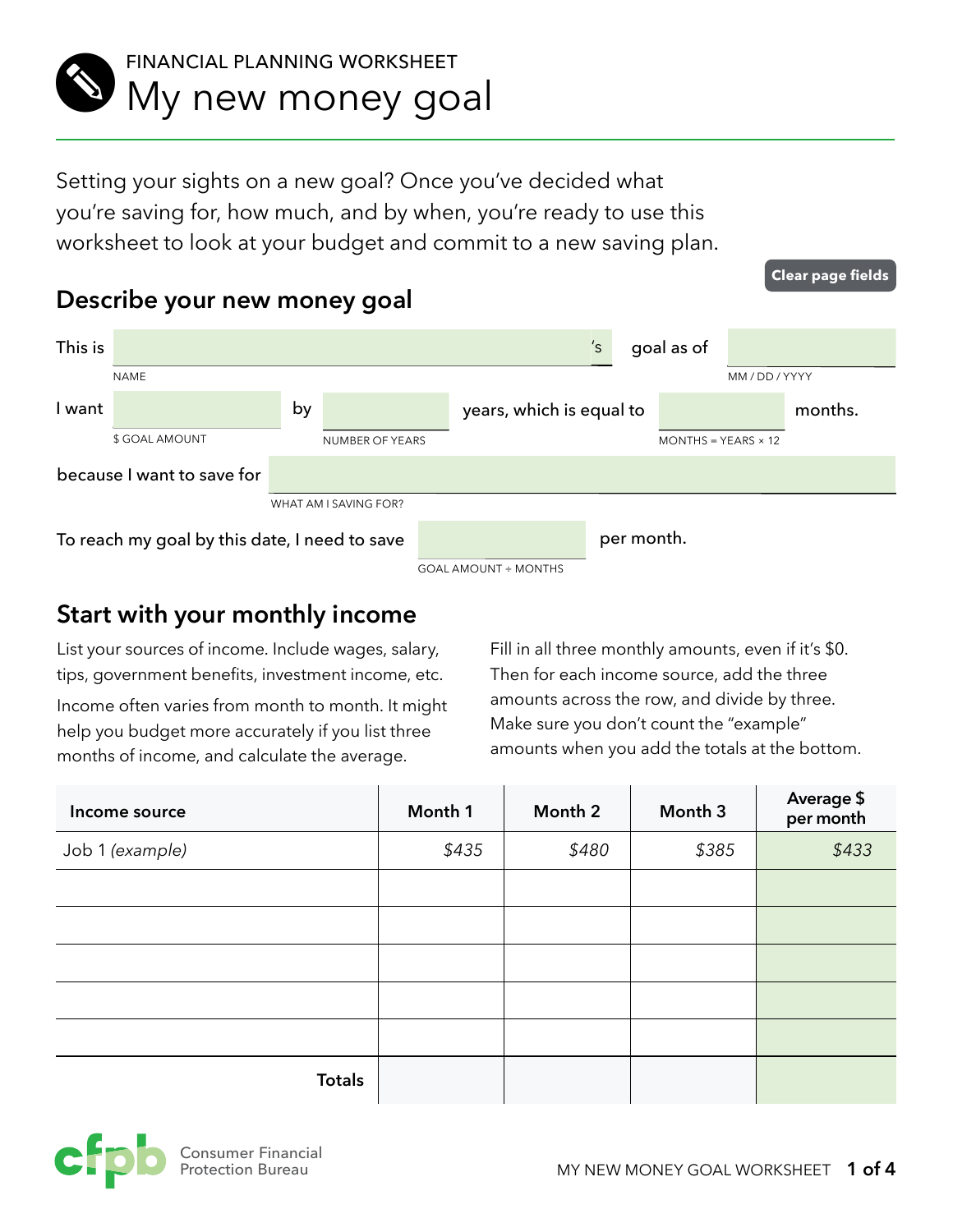# **Examine your monthly expenses**

List your expenses, by category, in the **Expense**  column in the table. Continue your list on additional sheets of paper if you need more space.

Here are a few example expenses you might choose to fill in below, or create your own expenses as needed:

- § **Home**—mortgage, rent, telephone, utilities, internet/cable, maintenance.
- **Debt-credit cards, loans.**
- **Family**-day care, child support payments, alimony payments, tuition, school supplies, activities, toys, clothing, laundry and dry cleaning, allowances.
- **Food**–groceries, restaurants, take-out, coffee, snacks.
- **Transportation**—fuel, parking, tolls, public transportation, maintenance, car insurance.
- **E** Health-doctor, dentist, medications, insurance, personal care items, gym memberships.
- § **Web services**—Internet service, mobile data plan, games, subscriptions, memberships.
- **Entertainment-movies, events, books,** subscriptions, music, games.
- § **Miscellaneous**—donations, gifts, pet food, supplies.

Fill in all three monthly amounts, even if it's \$0. To help you budget more accurately, list three months of each expense type and look at the average. To do the math yourself, for each expense type, add the three amounts across the row, and divide by three. Don't count the "example" row when you add up the totals.

| Expense             | Month 1 | Month 2 | Month 3 | Average \$<br>per month |
|---------------------|---------|---------|---------|-------------------------|
| Expense 1 (example) | \$510   | \$460   | \$345   | \$438.33                |
|                     |         |         |         |                         |
|                     |         |         |         |                         |
|                     |         |         |         |                         |
|                     |         |         |         |                         |
|                     |         |         |         |                         |
|                     |         |         |         |                         |
|                     |         |         |         |                         |
|                     |         |         |         |                         |
|                     |         |         |         |                         |
|                     |         |         |         |                         |
|                     |         |         |         |                         |
|                     |         |         |         |                         |
| <b>Totals</b>       |         |         |         |                         |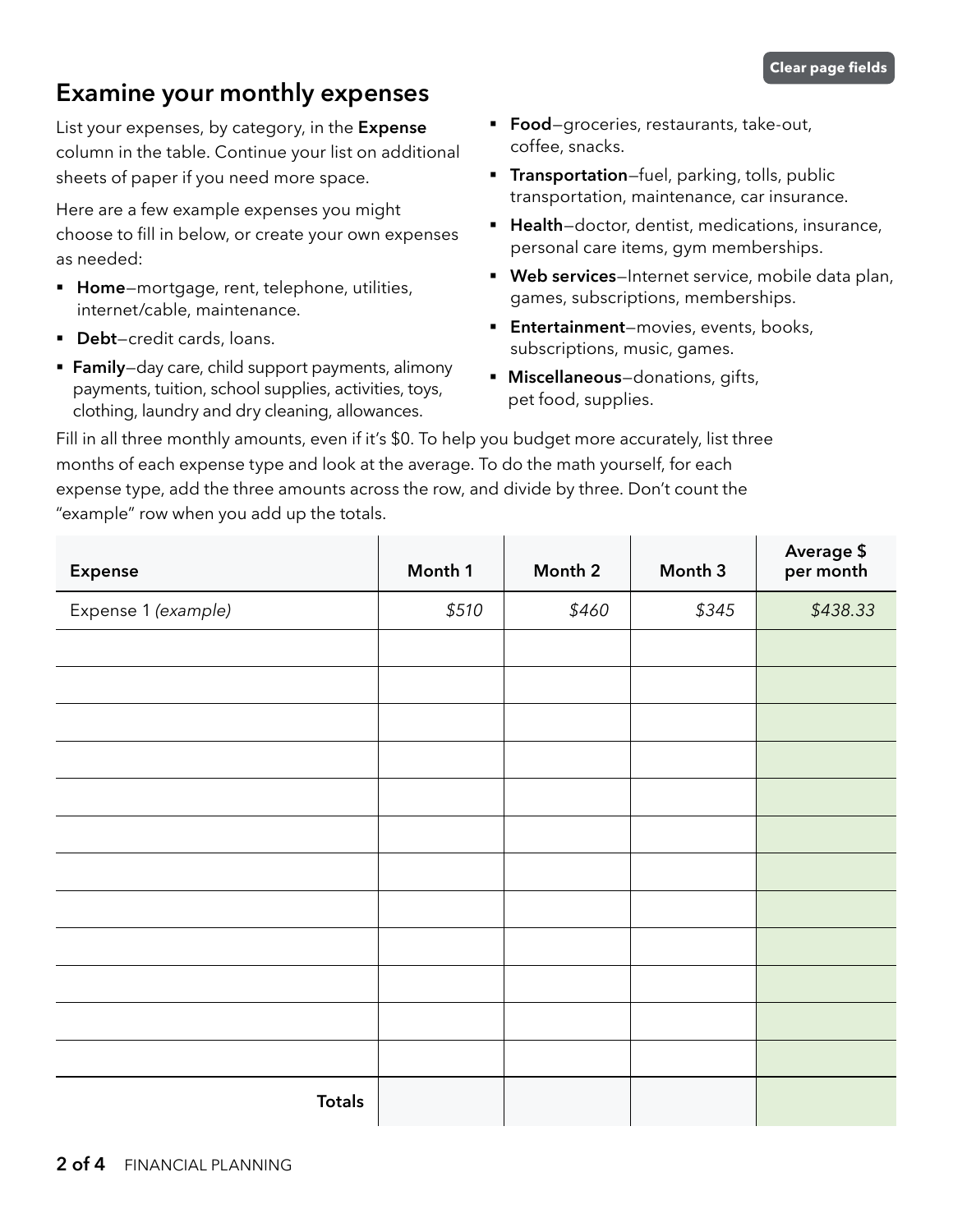## **Review your savings goals**

Fill in the amounts you are saving already, for goals like retirement, an emergency fund, a down payment, a child's education, or a major purchase.

Fill in all three monthly amounts, even if it's \$0. To do the math yourself, for each savings goal,

add the three amounts across the row, and divide by three.

Don't count the "example" row when you add up the totals.

| Savings goal     | Month 1 | Month 2 | Month 3 | Average \$<br>per month |
|------------------|---------|---------|---------|-------------------------|
| Goal 1 (example) | \$33    | \$33    | \$33    | \$33                    |
|                  |         |         |         |                         |
|                  |         |         |         |                         |
|                  |         |         |         |                         |
| <b>Totals</b>    |         |         |         |                         |

## **See what's available for your new goal**

Start with your average monthly income. Then subtract your average monthly expenses, and then subtract your average monthly savings. The amount left is the slack in your budget, if any, that you could use for your new money goal.

save is less than the monthly amount needed, you might want to make adjustments. Suggestions are on

| AVERAGE MONTHLY INCOME | AVERAGE MONTHLY <b>EXPENSES</b> | AVERAGE MONTHLY SAVINGS | <b>AVAILABLE TO SAVE</b> |  |
|------------------------|---------------------------------|-------------------------|--------------------------|--|

# **See when you can reach your goal**

If the amount available to save is greater than the monthly amount needed for your goal, then you can reach your goal on time. If the amount available to

#### **From page 1:**



page 4.